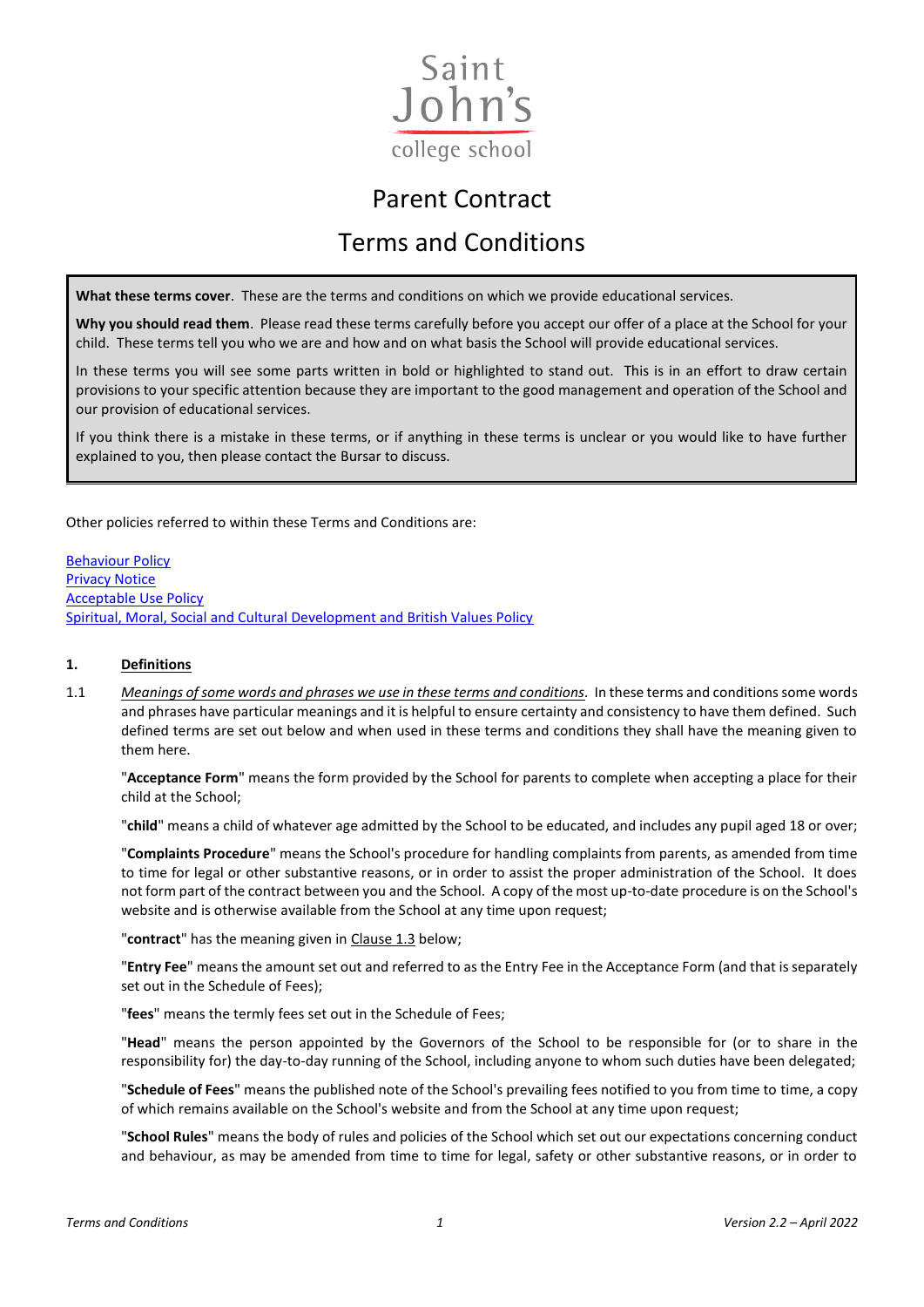

assist the proper administration of the School. A copy of the current version of the Behaviour Policy is available on the school websit[e www.sjcs.co.uk](http://www.sjcs.co.uk/) and from the School at any time upon request

"**term**" means a period of the School year as notified to parents from time to time;

"**a term's notice**" means **written** notice given not later than the first day of the term *before* the term to which the notice relates. . For example, a term's notice is required to withdraw your child from the School, so this means that if you wish to withdraw your child with effect from the start of the summer term (which is the term to which the notice relates) then a term's notice means you need to tell us in writing about the withdrawal, at the latest, on the first day of the Lent term immediately before;

"**terms and conditions**" means these terms and conditions as may be amended from time to time;

"**we**" or the "**School**" means the legal entity carrying on as the School as identified in Clause 1.2 below; and

"**you**" or the "**parents**" means each person who has signed the Acceptance Form as a holder of parental responsibility for the child, or a person who with the School's express written consent replaces a person who has signed the Acceptance Form.

In these terms and conditions we sometimes provide illustrative examples to try and provide you with a better understanding of what we are referring to. We do this by using the words "**for example**", "**includes**" or "**including**". When we do use these words, it means that the examples that are given are not exclusive or limiting examples of the matter in question.

We also use headings to introduce separate provisions. These headings are for ease of understanding only.

- 1.2 *Who we are*. We are St John's College School, Cambridge, a charitable company limited by guarantee, registered in England and Wales. Company Number 13396877, charity number 1194790. Registered office 73 Grange Road, Cambridge, Cambridgeshire, CB3 9AB.
- 1.3 *Our contract with you*. The **Acceptance Form**, the **Schedule of Fees** and these **terms and conditions** (as in each case may be varied from time to time) form the terms of an agreement (the "**contract**") between you and the School. It is not intended that the terms of this contract shall be enforceable by your child or by any other third party.

#### **2. Acceptance and Entry Fee**

- 2.1 *How you accept our offer of a place.* An offer of a place for your child at the School is accepted by your submitting the completed Acceptance Form and paying the Entry Fee.
- 2.2 *The non-refundable status of the Entry Fee*. The Entry Fee is not refundable if your child does not take up a place at the School. The limited exception to this is where notice is given in accordance with Clause 3.1 below and the School actually fills the specific vacancy created by your child's withdrawal, in which case the School shall refund the Entry Fee to you less its costs in administering your dealings with the School or a reasonable estimate of those costs. You should be aware that in the event of a late withdrawal it is very unlikely that the School would be able to fill the vacancy created by your child's withdrawal.
- 2.3 *How we use the Entry Fee*. Unless you have indicated that you would like to donate the Entry Fee to the School's Bursary Fund, the Entry Fee will form part of the general funds of the School until it is credited without interest to the final payment of the fees or other sums due to the School on your child's leaving at the end of Form 6. The Entry Fee will be non-returnable if your child leaves before Form 6.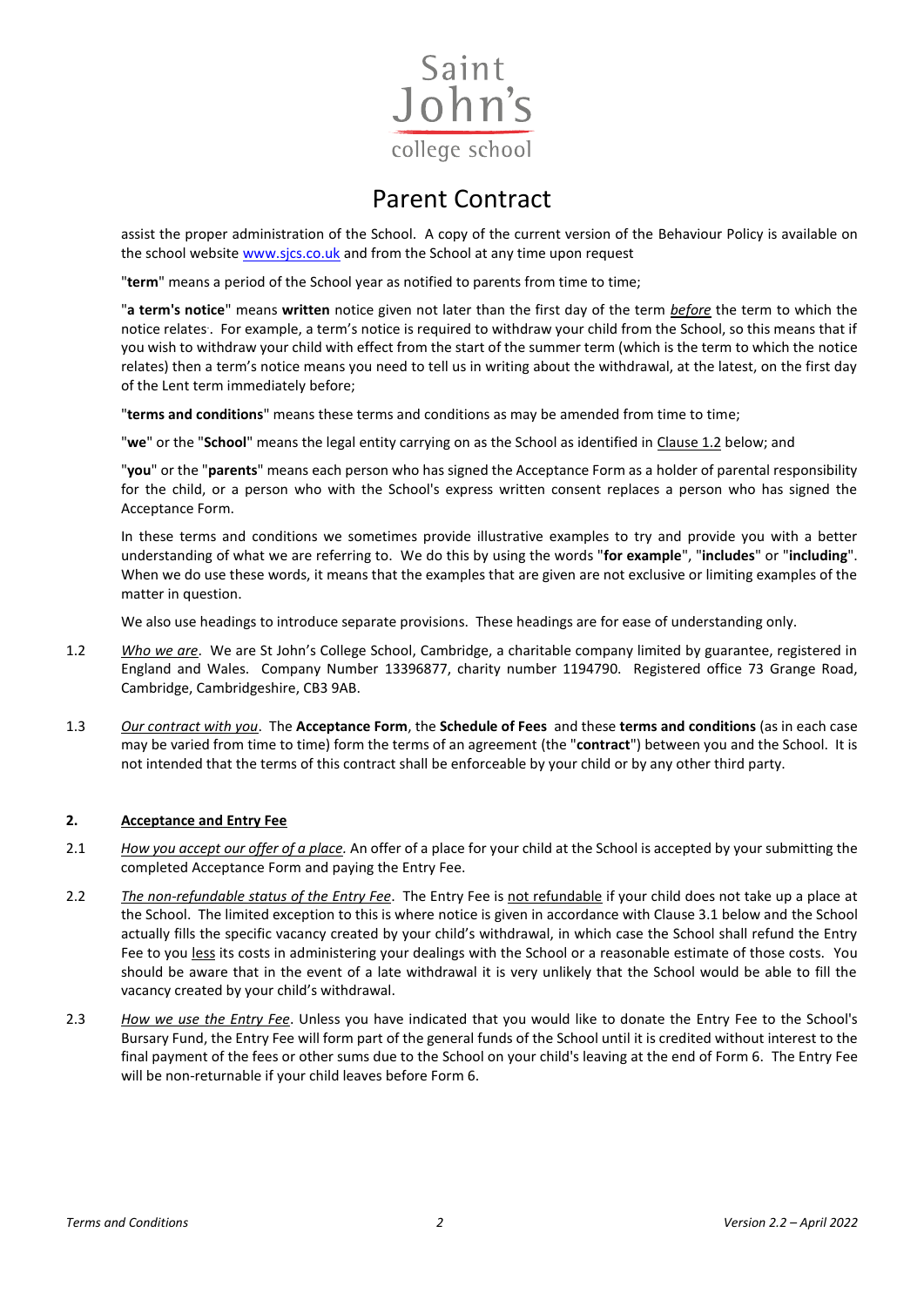

**PLEASE READ THIS NEXT SECTION CAREFULLY** *- it deals with what you need to do if you wish to withdraw your acceptance of a place before your child joins the School and what happens if you withdraw at that stage.*

*The cancellation of a place which has been accepted can cause losses to the School, especially if it occurs after other families have taken their decisions about their children's schooling. This is why we require the period of notice referred to in this section for a withdrawal, and why different consequences follow depending on whether we get that period of notice or not.* 

#### **3. Withdrawing your Acceptance of a Place before your child joins the School**

- 3.1 *Notice to withdraw your acceptance of a place before your child joins the School*. **If you wish to withdraw your acceptance of a place BEFORE your child starts at the School you must either give us a term's notice to that effect, or pay to the School a term's fees in lieu of notice.** This means that if, for example, your child is due to start at the School in September at the start of an academic year then you would need to tell us in writing that you wish to withdraw your acceptance of a place on or before the first day of the preceding summer term (ie, the final term of the previous academic year) or pay the fees in lieu referred to above.
- 3.2 *If we receive a term's notice*.If you provide a term's notice, no further fees will be payable, but you will not receive a refund of the Entry Fee (the only exception to this is if you are entitled to a refund of the Entry Fee under Clause 2.2 above)
- 3.3 *If we do not receive that period of notice*. **If you do not provide us with a term's notice (or if no notice is provided at all) a term's fees will be payable by you and will become due and owing to the School upon demand as a debt.** The term's fees will be charged at the rate applicable for the term immediately preceding the term when your child was due to start. The School will credit the Entry Fee you have paid (without interest or any entitlement to repayment under Clause 2.2 above) to the payment of the term's fees you will owe us. Where applicable, such fees will be reduced to take account of any scholarship or bursary awarded to you.

#### **4. School Fees, Supplemental Charges and Payment**

- 4.1 *What the fees include*. Unless set out in the Schedule of Fees or notified to you at any time, the fees include the costs we incur in the usual course of educating your child (and if applicable, facilitating our boarding provision).
- 4.2 *What the fees do not include: supplemental charges*. We refer to any items charged to you in addition to the fees as **supplemental charges**. By way of example, any extra-curricular activities (such as individual music lessons, trips and visits) in which you agree your child may participate and which need to be paid for, will be supplemental to items met by the fees and charged for accordingly. Additional charges incurred by the School in providing for the special educational needs of your child may also be charged as supplemental to the fees.
- 4.3 All of the fees and supplemental charges are exclusive of any taxes, which will be added (where applicable).

#### **PLEASE READ THIS NEXT SECTION CAREFULLY** *- it deals with your responsibility to pay the fees and supplemental charges.*

4.4 *Who is responsible for ensuring payment*. **Each of you who has signed the Acceptance Form is liable for and must ensure that all of the fees and supplemental charges due are paid to the School. This is because our contract applies to both of you together and each of you on your own.** Each person who signs the Acceptance Form therefore has an individual responsibility to ensure that, between them, the fees and supplemental charges owing to the School are paid. In practice this means that if fees or supplemental charges have not been paid then in order to recover the outstanding payments, the School can, in its discretion, choose to seek payment of the full amount outstanding from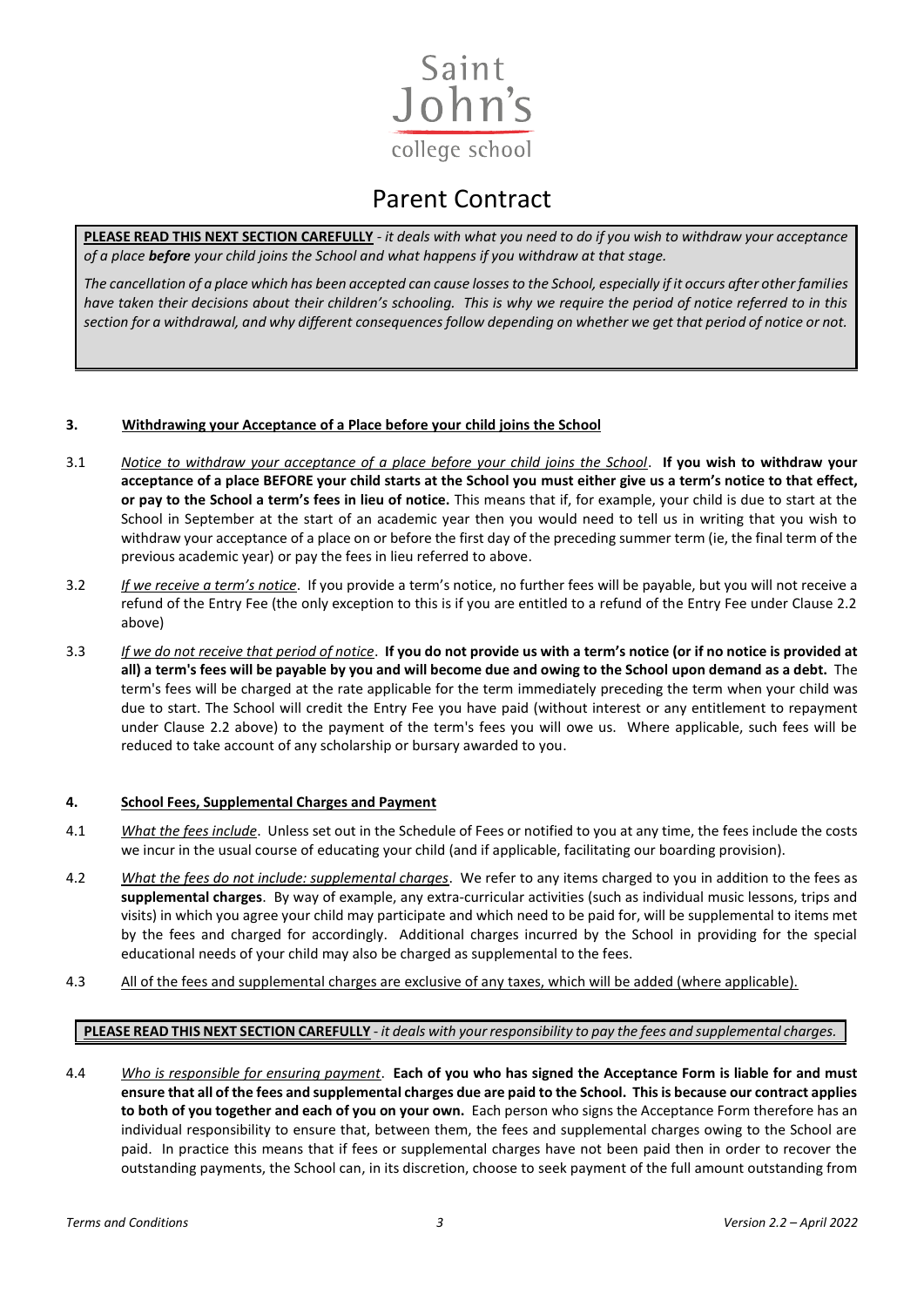

either parent or both parents. The only exceptions to this are set out in Clause 4.5 immediately below. Court orders (for example where parents are separated or divorced) and other arrangements between parents or third parties relating to fees do not normally bind or apply to the School, and do not extinguish either parent's liability for the fees and supplemental charges due under this contract.

- 4.5 *How one person can remove him/herself from their payment responsibility and circumstances where the School may agree to accept payment from a person who has not signed the Acceptance Form and is not a party to this contract.* A person who has signed the Acceptance Form may be removed from their payment responsibility under this contract by submitting a term's notice but that person **must** have obtained the prior written consent of both the School and the other person who has signed the Acceptance Form before submitting such notice. Separately, the School may (without obligation to do so) agree in writing with each of you to accept payment from a third party (for example a grandparent or employer), but this will not discharge your payment responsibility under this contract, unless and until we agree otherwise in writing.
- 4.6 *How bursary and scholarship awards are treated*. A bursary or other award may be withdrawn in accordance with (or by reference to) the terms upon which such award is made and/or if, in the opinion of the Bursaries Committee, your child's attendance, progress and/or behaviour (and/or your behaviour or conduct (or the behaviour or conduct of one of you)) no longer merit the continuation of the award. If your child has been awarded a bursary or other award which includes financial assistance (by way of fee remission), your responsibility will be to pay for the amount of fees due after taking account of that award. Where it appears likely to the Bursaries Committee that an award which includes financial assistance may be withdrawn, you will be notified in advance and if within fourteen (14) days of that notification your child is withdrawn from the School, no fees in lieu of notice will be payable by you. This will give you enough time to decide whether you want to continue to educate your child at the School without the benefit of the financial assistance.
- 4.7 *How the fees are charged and payment requirements*. The annual fees are divided into three equal parts and are charged separately on a termly basis, regardless of the length of any term. **Each term's fees fall due for payment by you on the first day of that term**. Each term's fees will be included in an invoice sent to you (or such other person(s) the School may have agreed separately shall pay the fees under Clause 4.5 above). The fees must be paid in full by direct bank transfer on or before the first day of the term to which the invoice relates. **We may not allow your child to attend the School if you do not pay on time.**
- 4.8 *Payment of supplemental charges*. All supplemental charges for each term (and for other unpaid supplemental charges that were agreed during the previous term) will be included in the School's fees invoice. **All such supplemental charges must be paid in full by direct bank transfer on or before the first day of the next term**.

**PLEASE READ THIS NEXT SECTION CAREFULLY** *- it sets out what rights we have, and what action we may take, if fees and/or supplemental charges are not paid in accordance with these terms and conditions.*

- 4.9 *Non-payment of fees: refusal to attend school*. **We may refuse to allow your child to attend the School, withhold any references, and/or withdraw sponsorship of your child's Student Visa (if applicable) while fees remain unpaid or there is a persistent failure by you to pay the fees on time**.
- 4.10 *Non-payment of supplemental charges: refusal to participate in the relevant activity*. **We may refuse to allow your child to participate in the relevant extra-curricular activity, or sit the relevant public examination(s), while the applicable supplemental charge for that activity or examination(s) remains unpaid**.
- 4.11 *We can charge an administration fee if you pay late*. A late payment administration charge may be charged at the School's discretion if you do not make payment to the School by the due date for payment (see Clauses 4.7 and 4.8 above). This charge represents a genuine pre-estimate of the cost to the School of a default. This is set at £60 currently and is subject to regular review.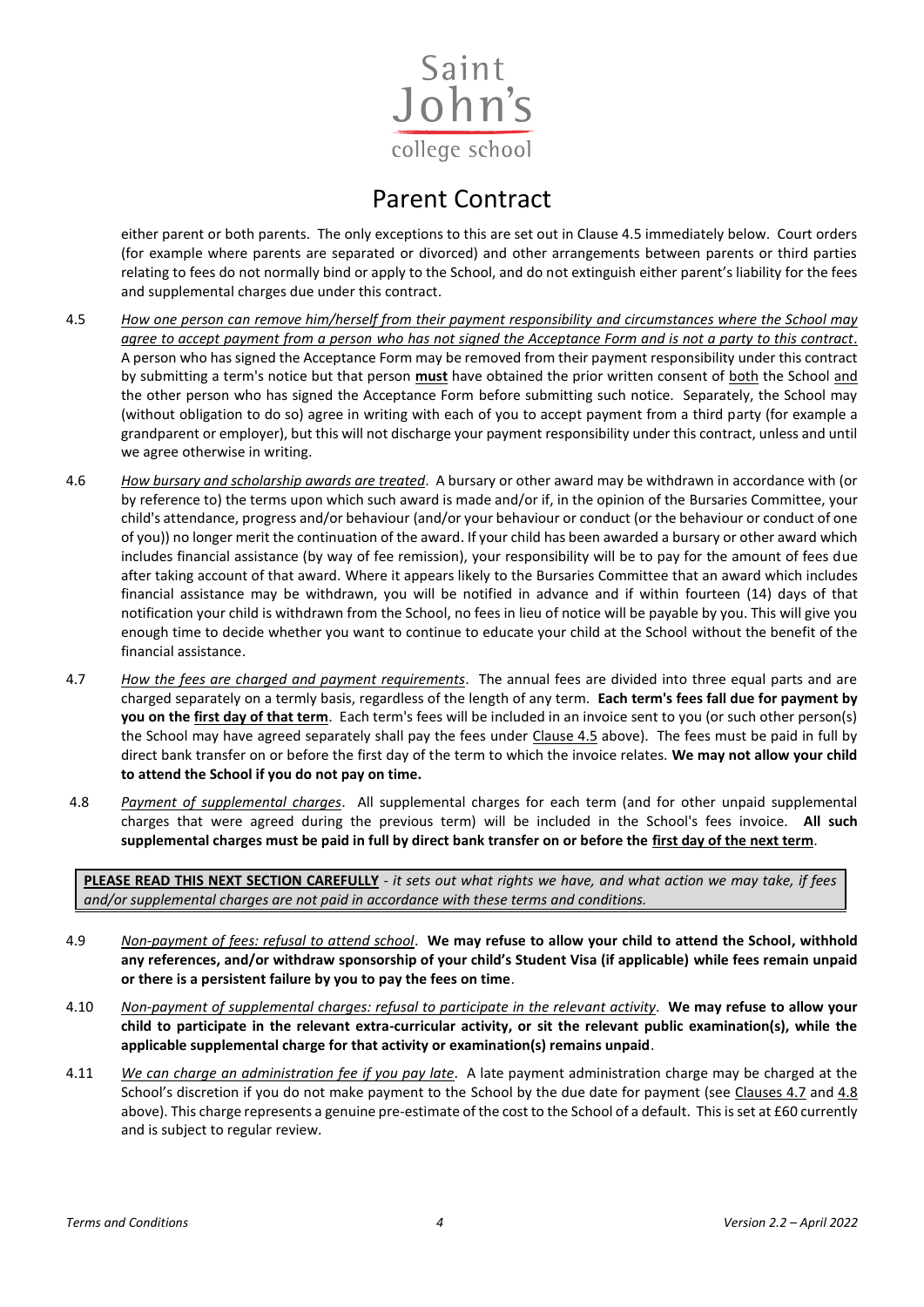

- 4.12 *We can recover our costs for recovering late or non-payments*. You will be responsible for paying the costs we incur in recovering, or attempting to recover, any unpaid fees or supplemental charges from you (including reasonable legal costs).
- 4.13 *We can notify other educational institutions of your outstanding payments*. We may inform any other school or educational establishment to which you propose to send your child of any outstanding fees or supplemental charges.

**PLEASE READ THIS NEXT SECTION CAREFULLY** *- it sets our right to increase the fees during the course of your child's time at the School.*

- 4.14 *Our ability to increase the fees*. We will review our fees during the course of your child's education (usually annually) and may increase them. Notice of an increase in the fees will be sent to you before the end of the penultimate term before the increase is to take effect; for example, if the fees are to increase at the start of the Michaelmas term, we will notify you before the end of the preceding Lent term. This will allow you time to consider the increase and, if you wish to withdraw your child from the School before the proposed increase is due to take effect, then you will have sufficient time to provide the required term's notice of withdrawal to the School under Clause 5.1 below.
- 4.15 *Fees and supplemental charges will not be reduced due to your child's absence*. Fees and any agreed supplemental charges will not be reduced or refunded as a result of absence due to illness or otherwise, or as a result of your child being required to study from home as a result of us providing educational services remotely for whatever reason. If your child takes study leave at home before or during examinations, or stays at home following those examinations, or if a term is shorter than others (or shortened), no reduction of fees will be made in respect of any periods spent at home.
- 4.16 *Information on your identity and the source of funds.* From time to time we may ask you to provide us with information that we consider to be satisfactory so that we can verify:
	- 4.16.1 your identity and/or place of residence;
	- 4.16.2 your child's identity;
	- 4.16.3 your child's right to enter, live and study in the United Kingdom; and
	- 4.16.4 the source of funds you are using to pay the fees.

You must provide the School with the information and documentation we ask for.

4.17 *Allocation of payments to your fees account.* Except where expressly agreed with you otherwise, the School shall be entitled to allocate payments from you to your account as it sees fit. For example, the School shall be entitled to allocate a payment made in respect of one child to the unpaid account of any other child of yours at the School.

**PLEASE READ THIS NEXT SECTION CAREFULLY** *- it sets out what period of notice we require from you if you wish to withdraw your child from the School, change the nature of your child's place at the School, or remove your child from participating in an activity for which there is a supplemental charge.*

*Due to the termly organisation and allocation of resources we will charge you if you do not provide us with the required period of notice. In such circumstances we require you to pay us a sum equivalent to the fees and/or supplemental charges you would have paid had the required period of notice been given – we refer to the relevant sum as "fees in lieu of notice".* 

#### **5. Notice Requirements**

5.1 *Notice to withdraw your child from the School*. **If you wish to withdraw your child from the School (other than at the normal leaving date at the end of Form 6), you must either give us a clear term's notice to that effect or pay to the School a term's fees in lieu of notice, at the rate that would have been charged for the final term of provision if a**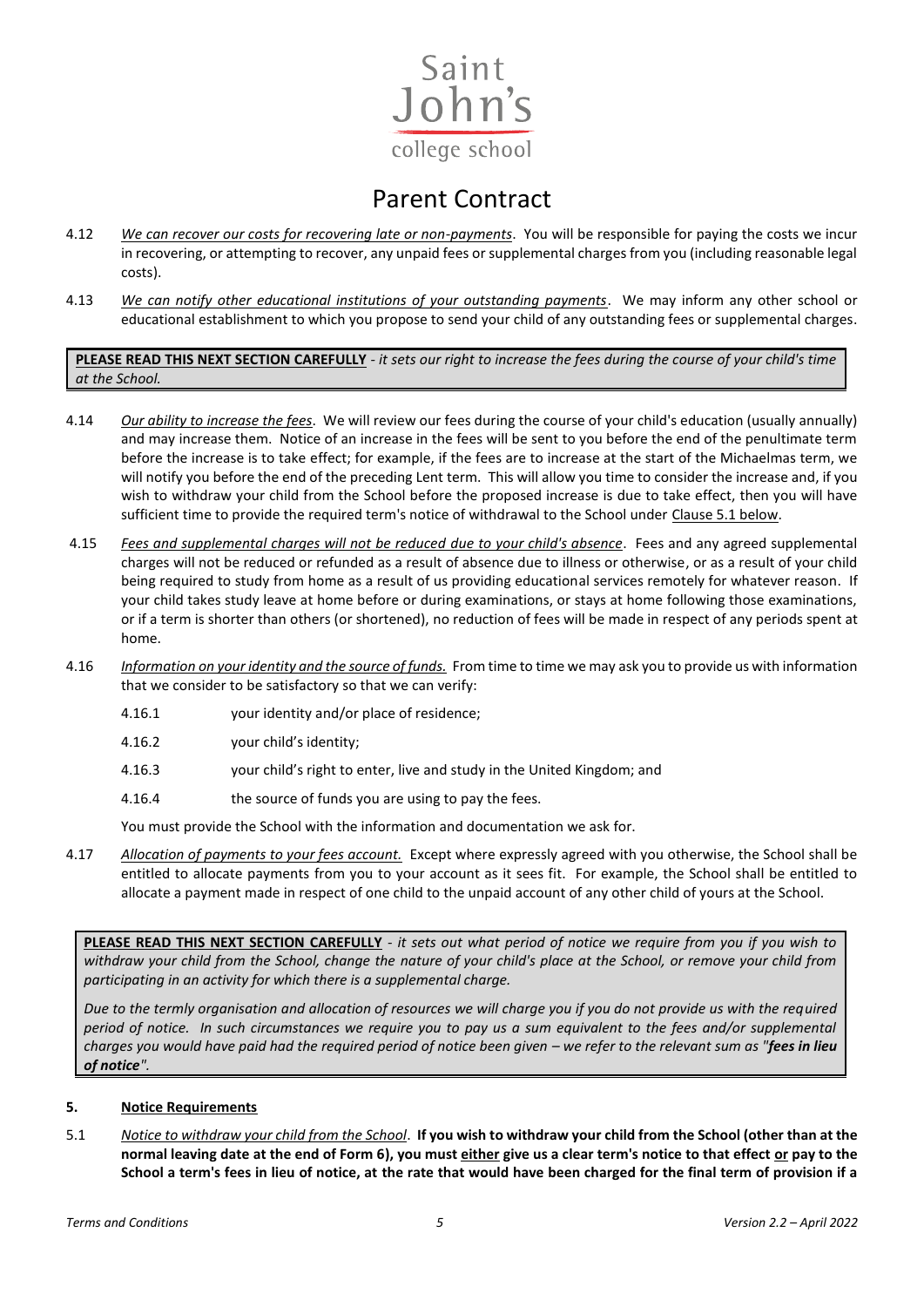

**term's notice had been given**. This means that if, for example, you wish to withdraw your child with effect from the start of the Michaelmas term (ie, at the start of an academic year) then you would need to tell us in writing that you wish to withdraw your child on or before the first day of the preceding summer term (ie, the final term of the preceding academic year) or pay the fees in lieu of notice referred to above.

- 5.2 *Notice to change your child's place at the School*. If you wish to change your child's place at the School from a boarding to a day place you must either give a term's notice or pay to the School the difference between the boarding and the day fees in lieu of notice, at such rate as would have been charged for the final term of boarding if a term's notice had been given. All other boarding-related changes, for example changing your child's place from a day place to a boarding place (either temporarily or full time) require the School's prior written consent.
- 5.3 *When the relevant amount in lieu of notice must be paid*. In cases under Clause 5.1 or Clause 5.2 above, the appropriate amount of fees in lieu of notice will become payable by you on demand as a debt.
- 5.4 *Notice to withdraw your child from participating in an activity covered by a supplemental charge*. If you wish to withdraw your child from an activity charged for as supplemental, you must either give a half-term's notice to that effect or pay to the School as a debt a half-term's charges for the activity in which your child has ceased to participate.
- 5.5 *Withdrawal part-way through a term does not reduce the amount you owe to the School*. It is not possible for you to reduce the amount of fees or supplemental charges due, or to obtain a refund of fees or supplemental charges, by withdrawing your child or by your child's ceasing to participate in an activity part-way through a term.

#### **6. School Rules**

- 6.1 *Compliance with the Behaviour Policy*. It is a condition of remaining at the School that you and your child comply with the Behaviour Policy. In addition, you must ensure that your child attends School punctually and that your child conforms to any rules of appearance, dress and behaviour as we may issue (if not already included within the Behaviour Policy).
- 6.2 *Monitoring your child's telephone, email and messaging communications, internet and wi-fi use, and use of social media*. **The School may, subject to applicable data protection legislation, monitor your child's telephone, email and messaging communication, internet and wi-fi use, and use of social media.** We may do this for various reasons, including ensuring compliance with the [Behaviour Policy](https://www.sjcs.co.uk/sites/default/files/styles/Policies/SJCS%20Behaviour%20Policy.pdf) and [Acceptable Use Policy,](https://www.sjcs.co.uk/sites/default/files/styles/Policies/SJCS%20Acceptable%20Use%20Policy.pdf) or where it is appropriate for the School to do so (or indeed necessary) in connection with the School's legal and/or other duties and responsibilities or other legitimate purposes or good practice requirements.

#### **7. Suspension, Exclusion and Required Removal**

- 7.1 *The Head's discretion to suspend or exclude your child from the School*. The Head may in his or her discretion suspend or, in serious or persistent cases, exclude your child from the School if the Head considers that your child's conduct or behaviour (including behaviour or conduct outside school) is unsatisfactory and the suspension or exclusion is in the School's best interests or those of your child or other children.
- 7.2 *Where you can find examples of offences punishable by suspension or expulsion*. The **Behaviour Policy** sets out examples of offences likely to be punishable by suspension or expulsion. These examples are not exhaustive and the Head may decide that suspension or exclusion for a lesser offence is justified where there has been previous misbehaviour. All aspects of your child's record at the School may be taken into account.
- 7.3 *The Head's discretion to require you to remove your child from the School*. Instead of exclusion or suspension, the Head may in his or her discretion require you to remove your child from the School if the Head considers that:
	- 7.3.1 **your** behaviour or conduct (or the behaviour or conduct of one of you): is unreasonable; and/or adversely affects (or is likely to adversely affect) your child's or other children's progress at the School, or the wellbeing of School staff; and/or brings (or is likely to bring) the School into disrepute; and/or is not in accordance with your obligations under this contract; or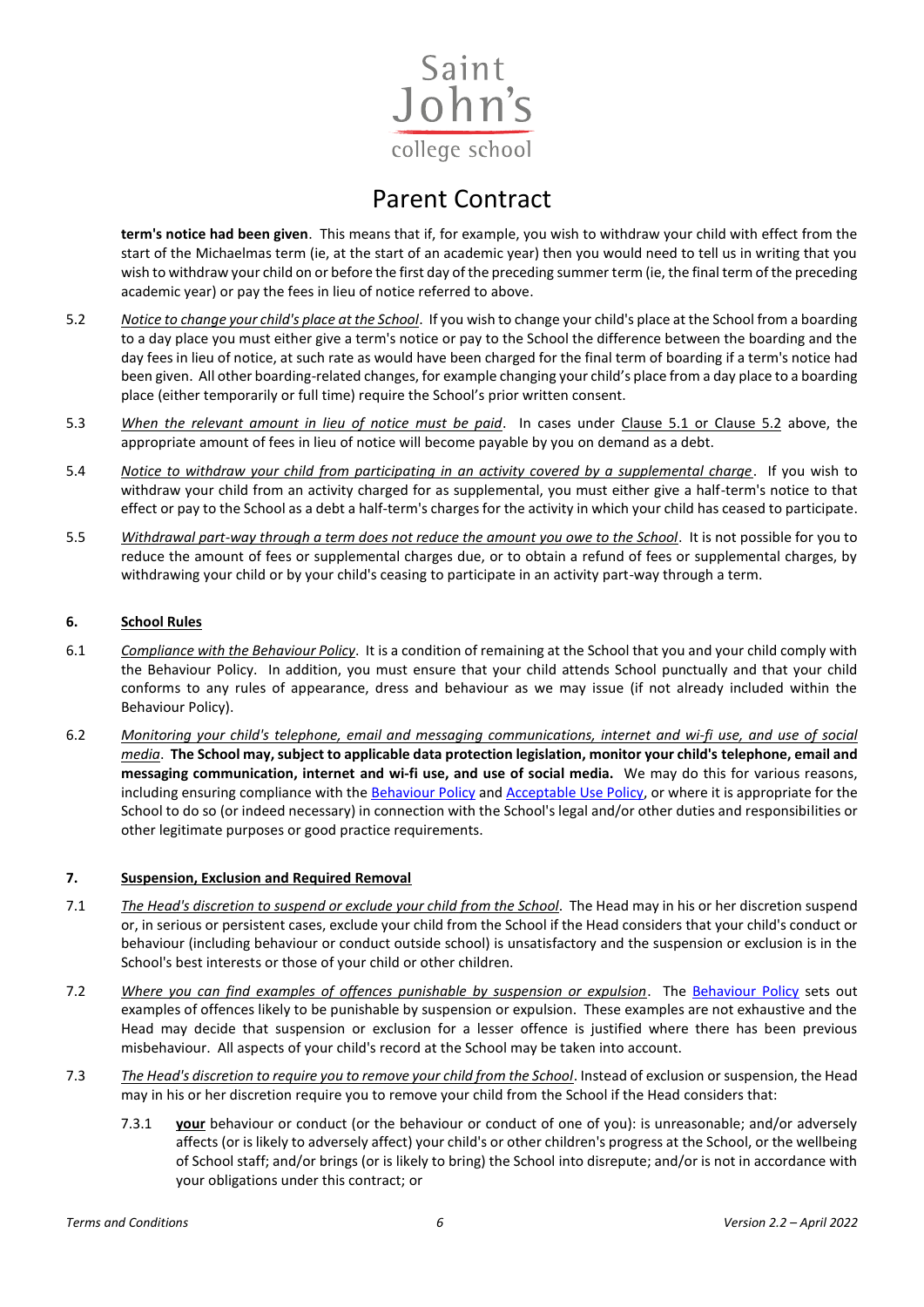

- 7.3.2 your child's attendance or progress is unsatisfactory and, in the reasonable opinion of the Head, the removal is in the School's best interests and/or those of your child or other children.
- 7.4 *What happens if your child is suspended, excluded or removed from the School*. Should the Head exercise his or her right under either Clause 7.1 or Clause 7.3 above:
	- 7.4.1 you will not be entitled to any refund or remission of fees or supplemental charges due (whether paid or payable) in or relating to the term in which your child is excluded, suspended or removed;
	- 7.4.2 the Entry Fee will be forfeited and retained by the School (except in cases of required removal under Clause 7.3.2; and
	- 7.4.2 in respect of exclusions and required removals, fees in lieu of notice will not be payable and any fees and/or supplemental charges that have been prepaid for or relating to any term after the exclusion/required removal occurred will be refunded.
- 7.5 *Impact of exclusion or required removal on this contract.* This contract will terminate with immediate effect if your child is excluded or if you are required to remove your child from the School.
- 7.6 *Your right to have decisions to exclude or require the removal of your child reviewed*. You are entitled to have any decisions taken by the School and/or Head to exclude or require the removal of your child under this Clause 7 reviewed. Any such review shall be governed by the Complaints Procedure.

#### **8. The School's Obligations**

- 8.1 *The period of your child's schooling*. Subject to these terms and conditions, the School will accept your child as a pupil of the School and register your child on the School's statutory register from the time of joining the School until the end of his or her preparatory schooling at the end of Form 6 (Year 8).
- 8.2 *The scope of our duty to exercise reasonable skill and care for your child's education and welfare*. While your child remains a pupil of the School, we will exercise reasonable skill and care in respect of his or her education and welfare. This obligation will apply during school hours and at other times when your child is permitted to be on School premises or is participating in activities organised by the School.

**We cannot accept any responsibility for the welfare of your child while off the School premises unless he or she is taking part in a school activity or otherwise under the direct supervision of a member of School staff**. The School shall adhere to and comply with the *National Minimum Standards for Boarding Schools* (applicable from time to time) published under the Children Act 1989 (as amended or superseded).

- 8.3 *Consent to participation in trips and visits, in contact sports and other sports activities*. Unless you notify us to the contrary, you consent to your child participating, under supervision, in contact sports and in other sports and activities which may entail some risk of physical injury. You also consent to your child participating in trips and visits organised in the normal course of your child's schooling.
- 8.4 *What happens if your child needs urgent medical attention*. If your child requires urgent medical attention while under the School's care, we will try to contact you and, if practicable, we will share information from your child's medical file with the doctor or other medical practitioner.
- 8.5 *Our right to make changes at the School*. Our website and prospectus describe the broad principles on which the School is presently run. However, from time to time it may be necessary to make changes to any aspects of the School, including to the curriculum or to the manner of providing education for your child (including by providing such education remotely (whilst your child remains at home, for example, where the School is required to close the School premises)).
- 8.6 *We will give you notice of significant changes*. Where practicable, we will give you notice of any planned changes that we regard as significant to your child's education prior to the end of the penultimate term before the change is to take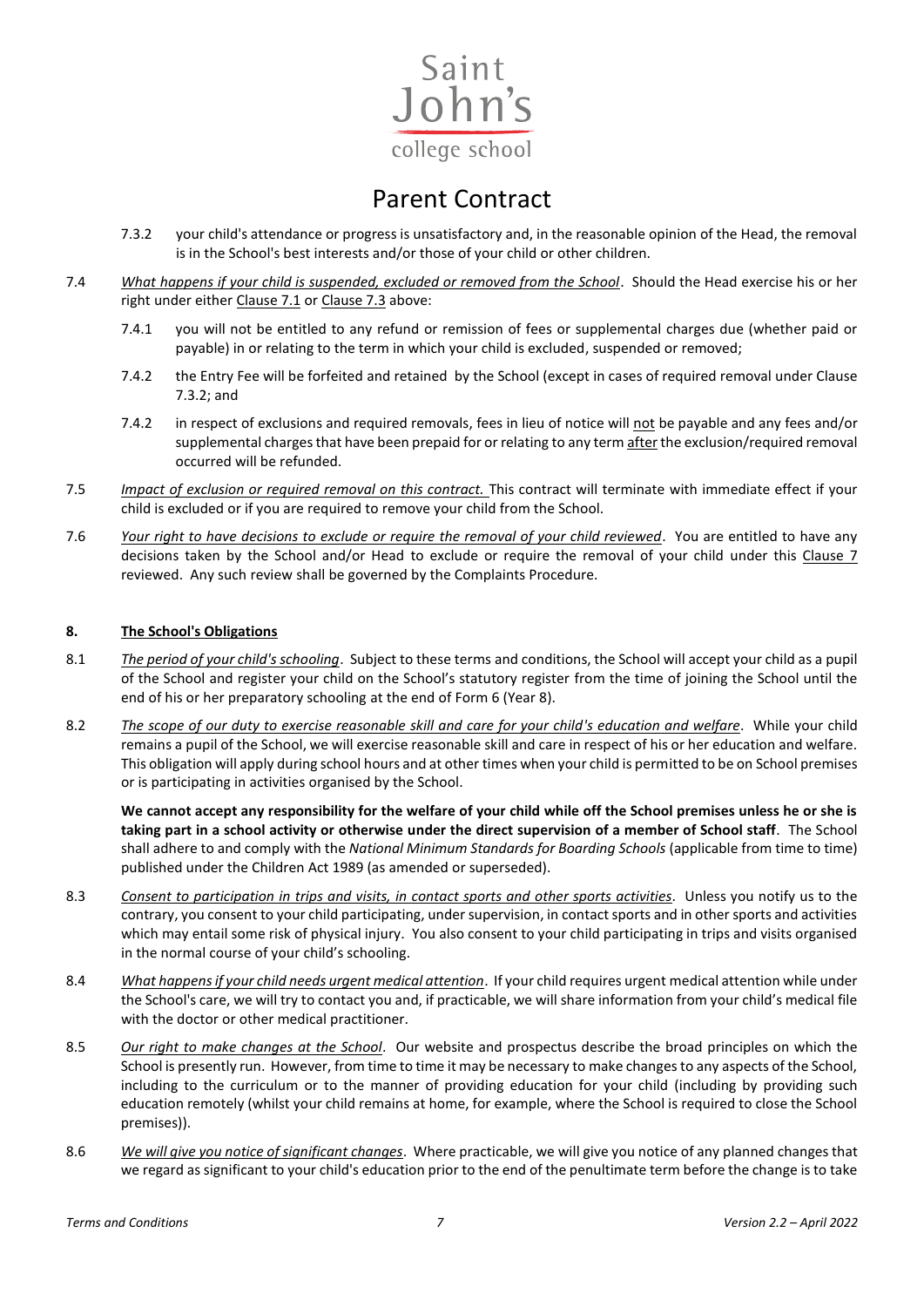

effect. For example, if a change is to take effect at the start of the Michaelmas term, we would notify you before the end of the preceding Lent term. This will allow you time to consider the proposed change and, if you wish to withdraw your child from the School before the proposed change is set to take effect, then you have sufficient time to provide the required term's notice of withdrawal to the School under Clause 5.1 above.

- 8.7 *Monitoring your child's progress at the School*. We will monitor your child's progress at the School and produce regular written reports. **We will advise you if we have any serious concern about your child's progress but we do not undertake to diagnose dyslexia, ADHD or other conditions.** A formal assessment can be arranged either by you or by the School at your expense.
- 8.8 *Religious observance and relationships and sex education (RSE) and health education*. Religious observance, relationships and sex education (RSE) and health education at the School will be conducted in accordance with the School's policies.

#### **9. The Parents' Obligations**

- 9.1 *We require your co-operation*. In order to fulfil our obligations under this contract and to maintain a constructive relationship with you, we, the Head and School staff, need your co-operation, including in particular by you fulfilling your own obligations under this contract.
- 9.2 *Examples of the co-operation and assistance we require*. You must co-operate with the School and School staff in good faith, including by:
	- 9.2.1 maintaining a constructive relationship with School staff, acting reasonably and ensuring the tone, content, volume and/or nature of your communications with the school are reasonable and appropriate;
	- 9.2.2 encouraging your child in his or her studies, and giving appropriate support at home;
	- 9.2.3 keeping the School up-to-date and informed of matters which affect or may affect your child (including circumstances which arise at any time that affect or may affect your ability to pay the fees and supplemental charges, as well as any changes to their immigration status);
	- 9.2.4 ensuring that all details or other information notified or otherwise disclosed to the School about you and/or your child are accurate, truthful and not misleading and that relevant details and information (or changes to it) are not withheld;
	- 9.2.5 providing cooperation and assistance to the School so that your child can participate in, and benefit from, the School's provision of education; and
	- 9.2.6 attending meetings and keeping in touch with the School where your child's interests so require.
- 9.3 *You must notify us of your child's health/medical conditions or special educational needs*. **It is a condition of your child's joining and remaining at the School that you complete and submit to the School a medical questionnaire in respect of your child**. You must inform the School of any health or medical condition, special educational need(s), disability or allergies that your child has or subsequently develops, whether long-term or short-term, including any infections. You must also provide us, whether upon further request by the School or otherwise, any reports or other materials relevant to any of the same. **If you withhold from us or otherwise misrepresent to us information of this nature in particular, please be aware that this may result in us exercising our right to end this contract under Clause 14.1.2 below.**
- 9.4 *Circumstances where we may require you to keep your child away from School*. If the School so requires due to a health risk either presented by your child to others or presented to your child by others or by reason of a virus, pandemic, epidemic or other health risk, you may be required to keep your child at home and not permit him/her to return to the School until such time as the health risk has passed. Where it is considered appropriate, we will try to continue providing education to your child remotely during such period (including, for example, by sending you/your child work assignments electronically or by post).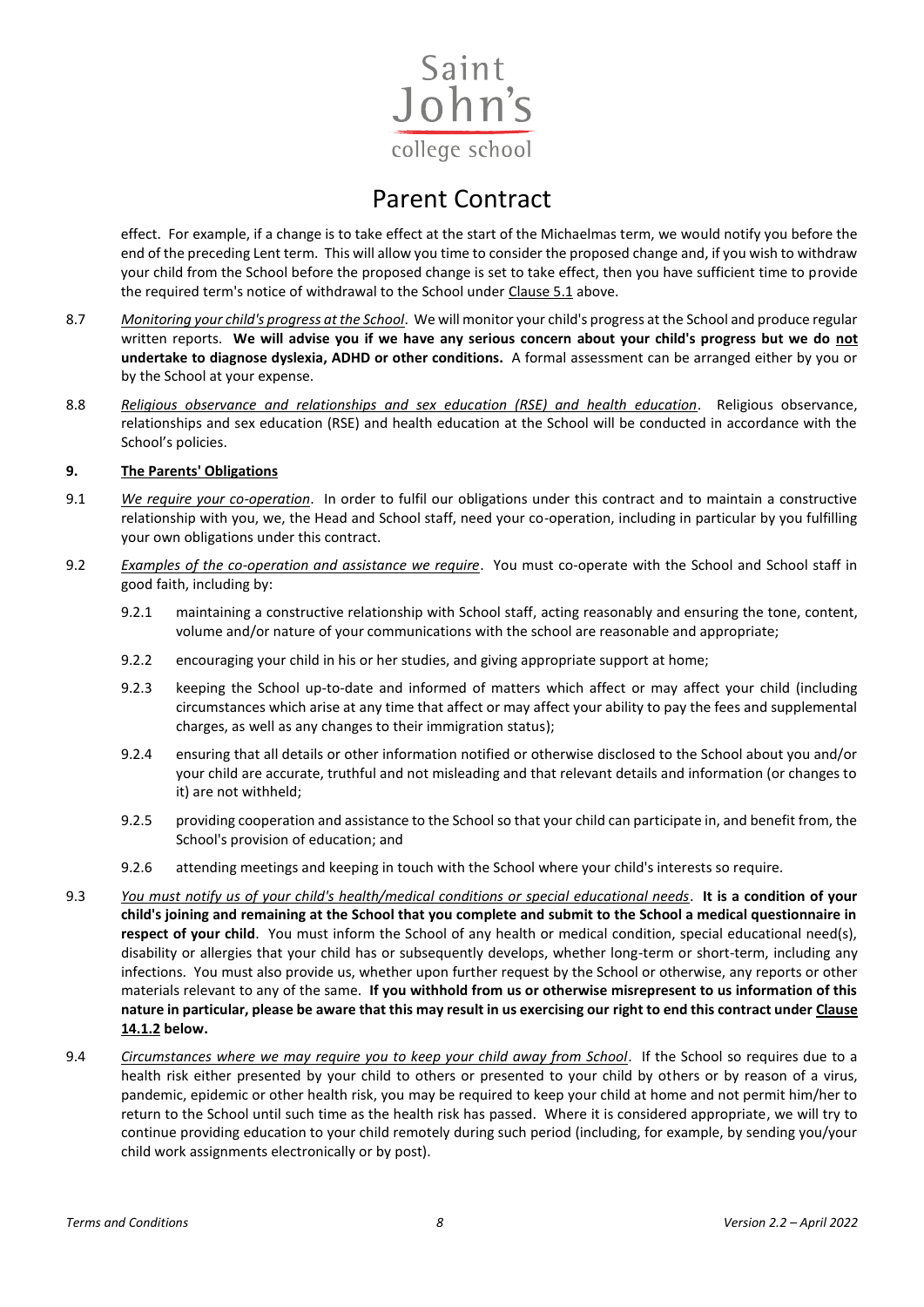

- 9.5 *You must notify us of any special arrangements needed for your child*. You must inform the School of any situations where special arrangements may be needed for your child, including for their education or welfare.
- 9.6 *You must notify us of any court orders that relate to, or that may impact upon, the provision of education to your child*. You must inform the School if, at any time prior to or during your child's time at the School, a court order is put in place or an undertaking is given to a court in respect of (or relating to) your child's attendance at the School (including its premises) and/or the School's provision of education to your child. These would include any court order or undertaking given to a court which may deal with or impact upon in any way: (i) your child's living and/or contact arrangements; (ii) your child's education, welfare and/or upbringing; (iii) the payment of fees and/or supplemental charges; and/or (iv) your exercise of parental responsibility in respect of your child. In any such circumstances you must (whether upon request or otherwise) promptly provide the School with relevant information, including copies of the relevant court order(s) or undertaking(s) (or the relevant parts of them) having obtained the permission of the court if necessary.
- 9.7 *We require you to nominate a 'responsible adult' for us to contact in your absence*. It is a condition of your child's joining and remaining at the School that you complete and submit to the School a 'Checking & Sharing your Contact Details' form for your child. Amongst other things this form will nominate a 'responsible adult' (or 'educational guardian') for your child who, amongst other things, can be contacted if the School is not able to contact you (in order to make decisions relating to your child) and who can look after your child in your absence. If your child's visa is sponsored by the School as a Child Student this is a requirement of their visa.
- 9.8 *We are entitled to expect that parents have consulted with each other regarding decisions relating to their child*. You (and each of you as the holders of parental responsibility for your child) acknowledge and agree that the School is entitled to assume that you have consulted with each other so far as significant decisions regarding your child are concerned. Accordingly, except under Clause 9.9 below, you (and each of you) accept that the School is entitled to treat:
	- 9.8.1 any instruction, authority, request or prohibition received from one of you as having been given on behalf of both of you; and
	- 9.8.2 any communication from the School to one of you as having been given to both of you.

#### **PLEASE READ THIS NEXT SECTION CAREFULLY** *– it sets out who needs to sign a notice of withdrawal of your child.*

- 9.9 *We are entitled to require that notices of withdrawal must be signed by both parents*. **A notice of withdrawal of your child served under this contract (ie, under any of Clauses 3.1, 4.6, 4.24 5.1 or 5.2 must be in writing and signed by each of you as the holders of parental responsibility for your child (and the School shall be entitled not to accept such notice unless and until all holders of parental responsibility for the child have signed such notice).**
- 9.10 *You must notify us of your child's absence from School*. The School must be informed as soon as possible in writing of any reason for your child's absence from School. You can do this by contacting the School's Reception. Wherever possible the School's prior consent should be sought for absence from the School.
- 9.11 *Parents must notify us if they will be absent for a period of time*. If at any time during your child's time at the School you (or either of you) will not be in the United Kingdom at any time or will otherwise be absent from your main residential address for a period of longer than three (3) consecutive school days then you must inform the School immediately in writing and provide the details required by the School as a result, including the name and contact details for a 'responsible adult' for the period of your absence.
- 9.12 *Raising concerns with the School and making formal complaints*. If you have cause for concern as to a matter of safety, care, discipline or progress of your child you must inform the School without undue delay. Complaints should be made in accordance with the Complaints Policy and Procedure. A copy of the most up-to-date version of the Complaints Policy and Procedure is on the School's website and is otherwise available from the School at any time upon request.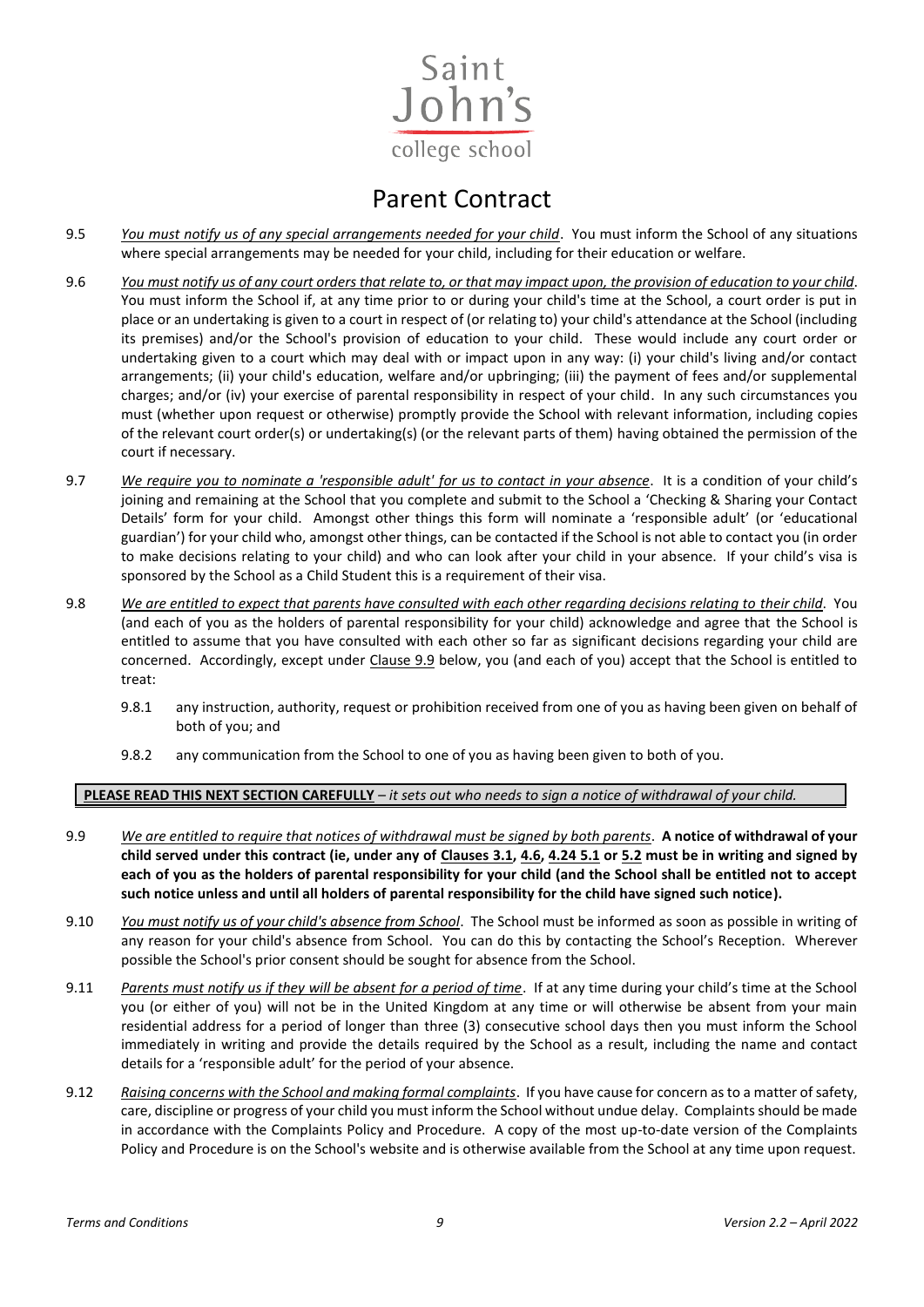

#### **10. Insurance**

10.1 *Your responsibility to make your own insurance arrangements*. You must make your own insurance arrangements if you require cover for your child or their property while at School or for the payment of fees due to absence of your child or closure of the School premises.

#### **PLEASE READ THIS NEXT SECTION CAREFULLY**

*Although there will be circumstances when it is appropriate to seek a parental consent, children's data protection and privacy rights are their own. The law considers that children of average maturity will, from the age of around 12, have sufficient awareness of their own privacy to make certain choices relating to their personal data themselves. Parents' views remain important, but sometimes the law will require us to give more weight to the decision the child makes about his or her own privacy.*

*For most purposes, it will not in fact be necessary or practical for us to obtain consent from you (or your child) for the use we make of you or your child's personal data. The law recognises this but also requires that, as far as possible, we set out clearly what these uses will be. Please also see our Privacy Notice, which is available on the School's website.* 

#### **11. How we may use Personal Information: References, Confidentiality and Data Protection**

- 11.1 *References for your child*. We may supply information and a reference in respect of your child to any educational institution which you propose your child may attend. Any reference supplied by us (or received by us) will be confidential. We will take care to ensure that all information that is supplied relating to your child is accurate and any opinion given on his/her ability, aptitude for certain courses and character is fair. However, we cannot be responsible for any loss you or your child is alleged to have suffered resulting from opinions reasonably given, or correct statements of fact contained, in any reference or report given by us.
- 11.2 *We will need to use information relating to your child, and to you, for certain purposes connected with the running of the School*. This will include name, contact details, school records, photographs and audio-visual recordings (including recordings of lessons), both whilst your child is at the School and after he or she has left, for the purposes of:
	- 11.2.1 managing relationships between the School and current pupils/parents and fulfilling our obligations to you including educational and examination purposes, safeguarding, statutory reporting, health and safety, complaints, administration and processing of fees; and
	- 11.2.2 promoting the School to prospective pupils/parents, publicising the School's activities and communicating with the school community and the body of former pupils.

In respect of sub-clause 11.2.2, this includes use of such information by the School in/on the School's prospectus (in whatever format or medium it is produced/made available), the School's website(s) and (where appropriate) the School's social media channels.

- 11.3 *You are required to update us of changes to information held, or in circumstances relating to, you and/or your child*. You must:
	- 11.3.1 confirm (or update, if necessary), when requested, such information (and/or documentation) about you and/or your child that is held by the School; and
	- 11.3.2 inform the School of any change to you or your child's circumstances (including, where applicable, in connection with your child's entitlement to enter, reside and/or study in the United Kingdom), or to information about you or your child that has previously been notified to the School, including relevant contact details.
- 11.4 *We will send information (eg, school reports) about your child to both of you as a matter of course*. Any person who has parental responsibility for your child is entitled to receive certain information about your child from the School (including school reports, correspondence and other materials relating to his or her progress, development and/or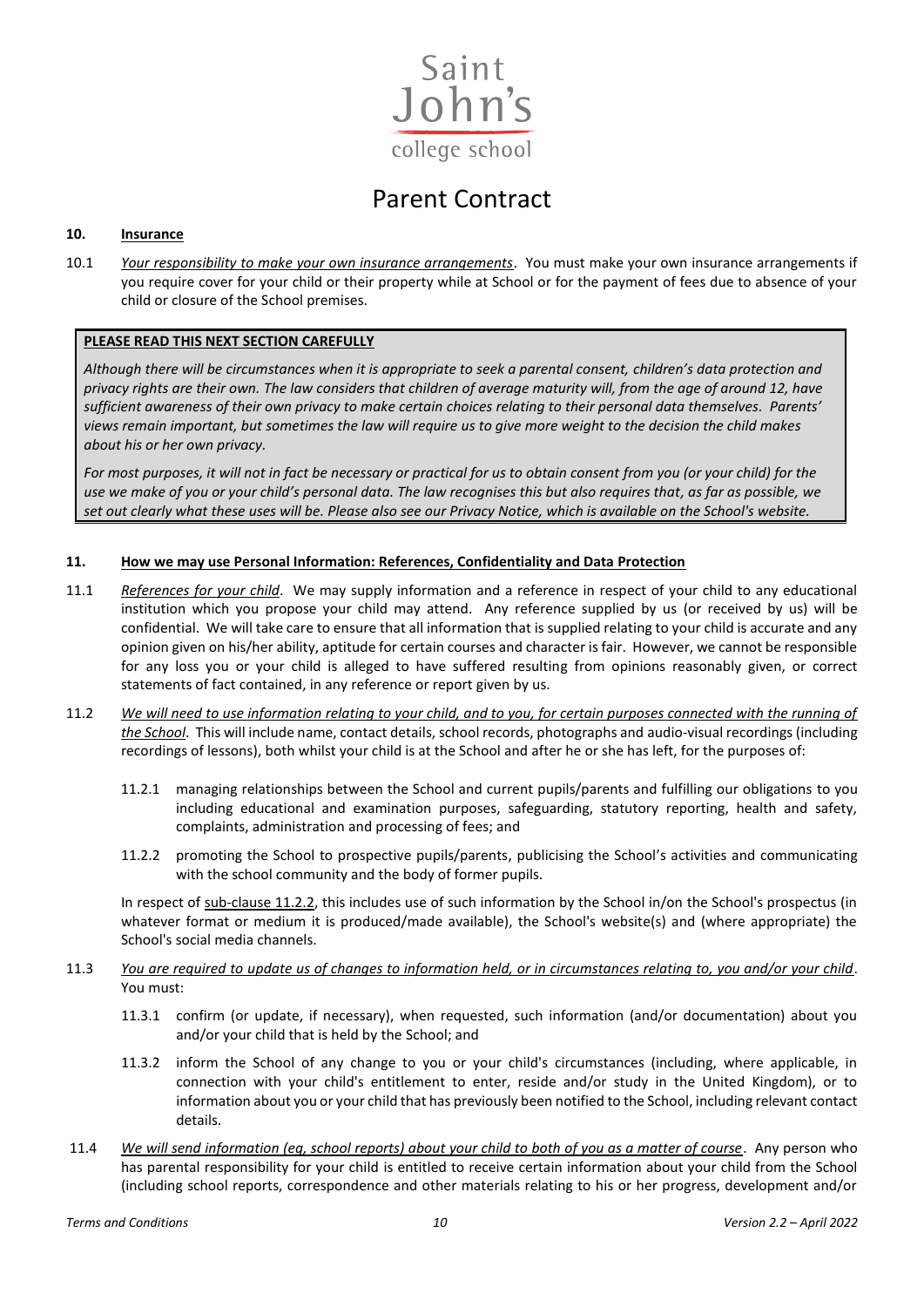

education generally). The School will therefore disclose such information as a matter of routine to each such person unless the School is restricted from doing so by a court order (or similar direction) or by any other legal requirement or obligation (for example, under data protection law).

- 11.5 *Data Protection Law*. The School will process personal data about you and your child in accordance with data protection law, including the Data Protection Act 2018 (as it is amended or superseded) and other related legislation. We will process such personal data:
	- 11.5.1 as set out in this Clause 11, and in the School's Privacy Notice which is available on the School's website as may be amended from time to time;
	- 11.5.2 in order to comply with any court order, request from or referral to an appropriate authority, or legal, regulatory or good practice requirement; and
	- 11.5.3 to perform our obligations under this contract, and where otherwise reasonably necessary for the School's purposes.
	- 11.5.4 The School utilises various online software-based teaching applications, and in signing the Acceptance Form, you understand that your child's basic personal data may be shared with these applications as necessary.
- 11.6 *As 'Student Sponsor' school we need to provide certain information to the Home Office*. In order to comply with our responsibilities as a licensed Student sponsor for immigration purposes, we may need to provide information relating to you and/or your child's right to enter, reside and/or study in the United Kingdom to the Home Office (and to do so whether we actually sponsor your child or not). Such information may include information about your child's immigration status, attendance records and any changes in your or your child's circumstances (including where your child is excluded, required to be removed, or this contract is terminated).

#### **12. Intellectual Property Rights**

12.1 *Recognising these rights.* We shall recognise any intellectual property rights created, generated or owned by or vested in your child.

#### **13. Changes in Ownership, etc**

13.1 *The circumstances in which we may transfer this contract to someone else*. We may transfer our rights and obligations under this contract to another person or organisation. We will tell you in writing if this happens and we will ensure that the transfer will not affect your rights under this contract.

**PLEASE READ THIS NEXT SECTION CAREFULLY** *- it sets out the rights we have, and that you have, to cancel this contract early (that is, before the normal leaving date for the end of your child's schooling)*.

#### **14. Ending this Contract**

- 14.1 *Our rights to end the contract*. In addition to where this contract is terminated and automatically as a result of an exclusion or required removal under Clause 7, the School may end this contract at any time by notice in writing to you, without any obligation to return any Entry Fee or fees paid to you, if:
	- 14.1.1 you do not make a payment to us when it is due and you still do not make payment within fourteen (14) days of us reminding you that such payment is due;
	- 14.1.2 you (or either of you) make a serious misrepresentation of facts or circumstances to us, or you (or either of you) withhold important information from us, about you and/or your child or that is relevant to the provision of education by the School to your child (such as misrepresenting at any point in time (and whether by act,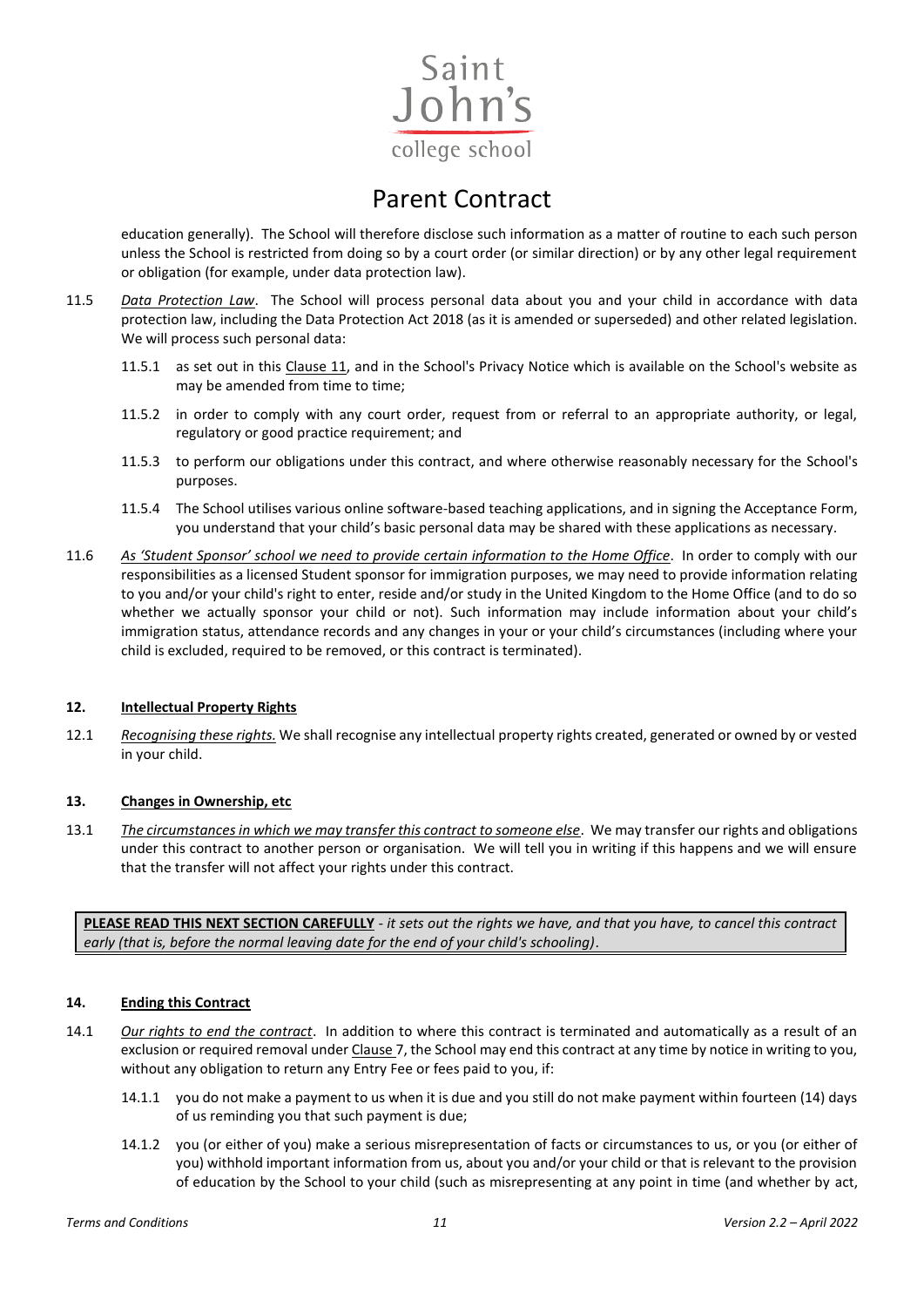

omission or withholding of information on your part) that you and/or your child is legally entitled to enter, reside and/or study in the United Kingdom when in fact you/your child is not or any information about your child's health, medical condition, special educational needs, disability or allergies);

- 14.1.3 you fail or refuse to complete and submit to the School a medical questionnaire in respect of your child and/or you fail or refuse to complete and submit a 'Checking and Sharing your Contact Details' form;
- 14.1.4 you fail or refuse to provide us with information we consider to be satisfactory as to your identity/residence, your child's identity, your child's right to enter, live and study in the United Kingdom, or the source of funds you are using to pay the fees, as required under Clause 4.16. Instead of ending this contract, we may otherwise refuse to allow your child to attend school until the relevant satisfactory information has been provided. For example, your child may not be permitted to attend school unless and until they have a valid visa.
- 14.1.5 you (or either of you):
	- (a) are unable, following our request, to demonstrate that you will be able to pay the fees and supplemental charges due under this contract;
	- (b) repeatedly or persistently fail to pay the fees on time;
	- (c) are otherwise unable to pay your debts as they fall due;
	- (d) are the subject of a bankruptcy petition or order; or
	- (e) you enter into an individual voluntary arrangement; or
- 14.1.6 you otherwise do not comply with (ie, you breach) your obligations under this contract such that we have a legal right to end the contract because of something you have done wrong or, at the Head's reasonable discretion, the School is not able to provide, or is compromised in providing, the educational services it needs to in satisfaction of its obligations under this contract.
- 14.2 *Your rights to end the contract*. You may end this contract at any time by notice in writing to the School if:
	- 14.2.1 you have a legal right to end the contract because of something we have done wrong; or
	- 14.2.2 the School becomes insolvent or goes into liquidation or receivership or administrative receivership or is wound-up for any reason.
- 14.3 *When this contract will end if not terminated early*. For the avoidance of doubt and without us having to provide you with notice, this contract shall end at the end of your child's schooling at the end of year 8.
- 14.4 *Ending the contract will not affect any accrued rights*. Once this contract ends, it will not affect any legal rights or obligations that either you or we have that may already have arisen, for example your obligation to pay any outstanding invoices, fees, or supplemental charges. After this contract ends, you and the School will keep any rights each has under, or as a matter of, general law.

#### **15. Events outside of our, or your, control**

- 15.1 *What we mean by an "event outside of our/your control"*. We mean any event beyond either your or our reasonable control including acts of God, war, riot, civil commotion, compliance with any law or governmental order, rule, regulation, guidance or direction (including that of a local authority), accident, fire, flood, storm, pandemic or epidemic of any disease, terrorist attack, chemical or biological contamination. In the remainder of this Clause 15 we shall refer to such events outside of our/your control as an "**event**".
- 15.2 *What happens if we are affected by an event outside of <i>our* control. If an event arises which prevents or delays the School's performance of any of its obligations under this contract, the School shall give you notice in writing specifying the nature and extent of the circumstances giving rise to the event. Provided that the School has acted reasonably and prudently to prevent and/or minimise the effect of the event, the School will not be responsible for not performing those of our obligations which are prevented or delayed by, and during the continuance of, the event. To the extent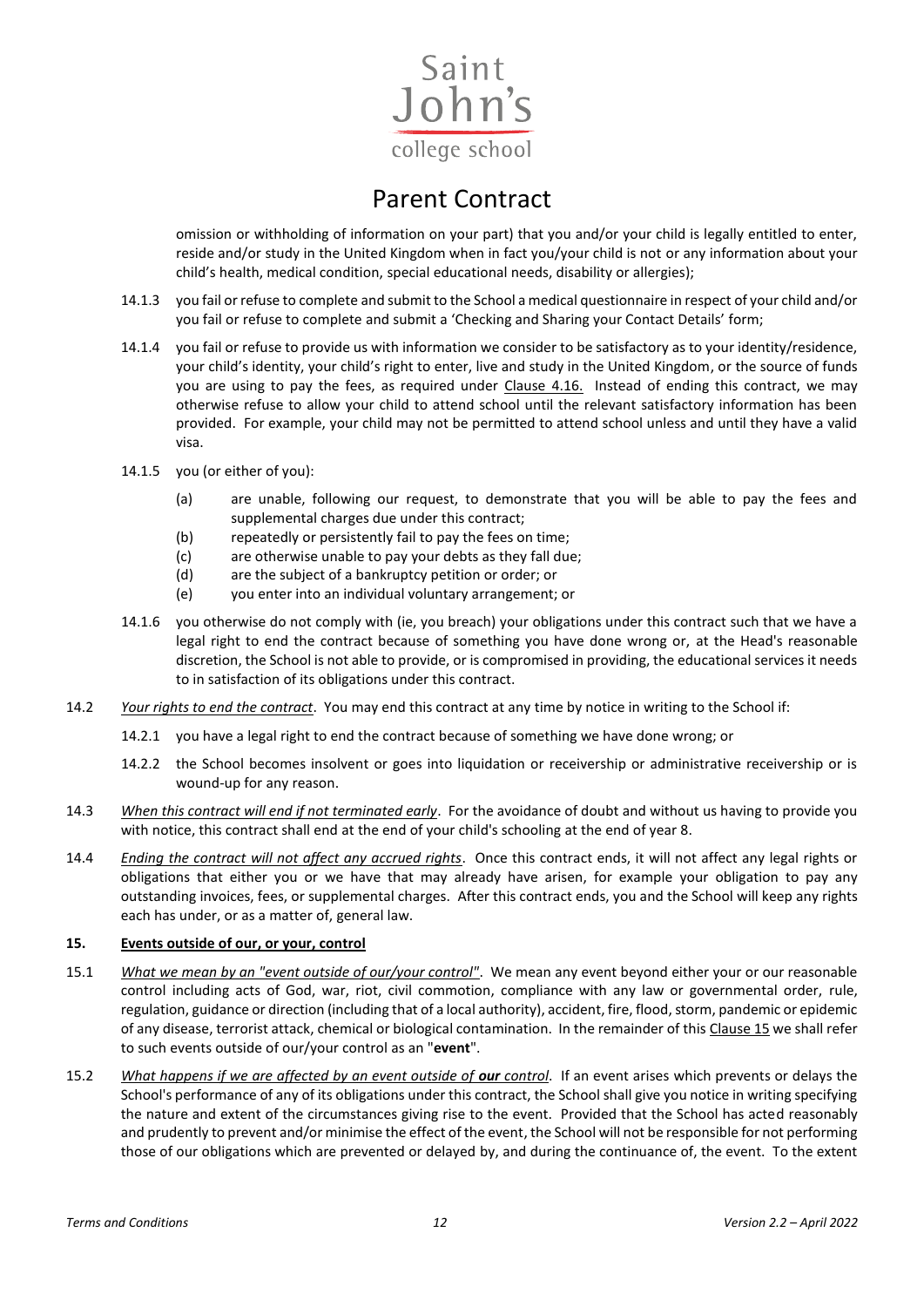

reasonably practicable in the circumstances the School shall try during the continuance of the event to continue to provide educational services (including by providing appropriate educational services remotely).

- 15.3 *Events lasting more than 6 months*. If the School is wholly and completely prevented from performing all of its obligations as a result of an event (and is unable to provide educational services remotely) for a continuous period of more than six (6) months, the School shall notify you of the steps it plans to take to ensure performance of the contract after such period and you shall then, following receipt of such notice, be entitled to end this contract on written notice to the School and without giving a term's notice or paying fees in lieu of notice.
- 15.4 *What happens if your child is affected by an event outside of your control*. Subject to Clause 4.15, (which means that you are not entitled to a refund or reduction in fees in cases of illness or absence), if your child is wholly and completely unable to participate in the provision of any education at School or remotely due to reasons caused by an event you shall give the School notice in writing of such circumstances and the following provisions shall apply:
	- 15.4.1 in consultation and cooperation with the School you shall do everything you reasonably can to minimise the impact of the event in order to continue to perform your obligations under this contract in any way that is reasonably practicable in the circumstances; and resume the performance of the obligations as soon as reasonably possible;
	- 15.4.2 in circumstances where, following the efforts made and steps taken under subclause 15.4.1 above, your child is not able to participate and benefit from any level of provision of education by the School (whether at School or remotely) then you shall not be responsible for failing to perform your obligations (including the obligation to pay fees, pro-rated accordingly) during the continuance of the event; and
	- 15.4.3 if the event continues to prevent your child wholly and completely from attending the School or being able to participate and benefit from any level of provision of education by the School (whether at School or remotely) for more than six (6) months you shall discuss with the School a solution by which this contract may be performed and, following such discussions, you or the School shall be entitled to cancel the contract on written notice to the School and without you being required to give a term's notice or paying a term's fees in lieu of notice.

#### **16. Communications between you and the School**

- 16.1 *Notices must be in writing*. When this contract requires you or the School to give notice of something to the other then, unless we agree otherwise, this should be done in writing.
- 16.2 *We will use the contact details held by the School to contact you*. Communications (including notices) will be sent by the School to you at the address(es) shown in our records, or using your other contact details included in our records. **You must notify the School of any change of address(es) or other contact details**.
- 16.3 *How to provide written notice to the School*. Notices that you are required to give under these terms and conditions must be **in writing** addressed to the Head and either:
	- 16.3.1 sent by email to the School;
	- 16.3.2 delivered by hand to the School;
	- 16.3.3 sent to the School by recorded or other form of registered post requiring a signature upon receipt as proof of delivery; or
	- 16.3.4 otherwise sent to the School's address by first or second class post.

**In light of the importance under this contract of serving certain notices on or before a particular deadline (and the consequences that follow if you do not do so) we recommend that if you provide notice under any of Clauses 3, 4.6, 4.14, 5.1, 5.2 or 5.4 of these terms and conditions (which are the provisions dealing with withdrawing your child from the School or otherwise changing their place) you telephone the School to confirm receipt if you have not received an acknowledgement from us within 48 hours (during term-time) and one week (during a school holiday period) after sending the notice.**